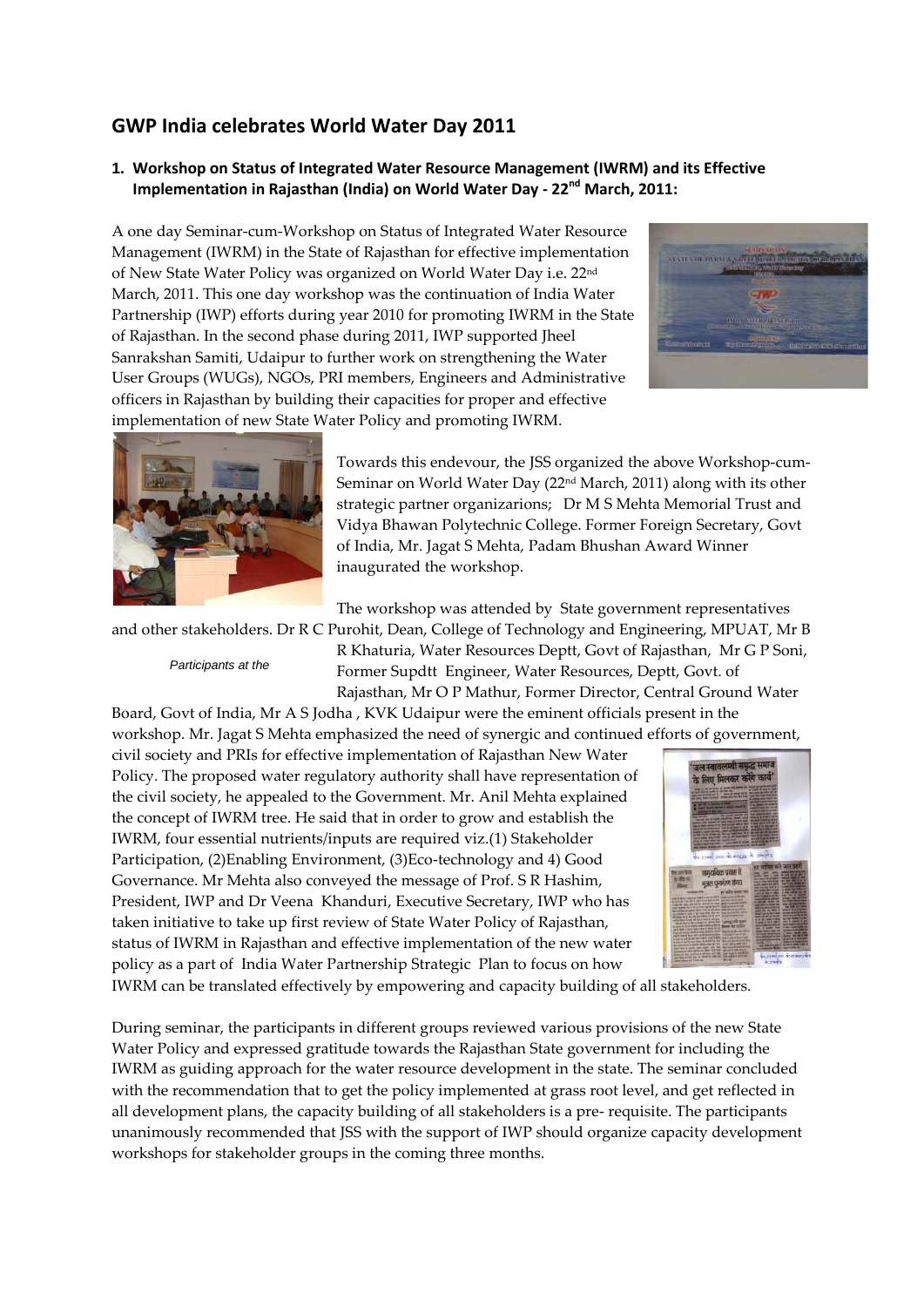## **2. Sensitization Workshop on Water Conservation and Affordable Water Technologies and Best Practices on World Water Day from 22nd to 26th March, 2011 at Meerut, Uttar Pradesh**

The water availability in the World is diminishing with faster rate due to growth of the population and industrialization. The water availability is further hampered due to the ongoing contamination of the water bodies, some caused by the callous anthropogenic activities while the others due to natural reasons. The limited freshwater resources are gradually diminishing. The groundwater levels in many places throughout the world have exhausted and the ones which remain are taken for granted and are being dirtied every passing day.

The increasing water contamination in Western Uttar Pradesh, especially Meerut has always been the concern for NEER Foundation. In this line, **the NEER Foundation with the support of India Water Partnership (IWP) organized Sensitization workshop on water conservation and affordable water technologies and best practices on the occasion of World Water Day from 22nd to 26th March, 2011 at Meerut, Uttar Pradesh through different activities spanning over a period of five days.** The main focus of the events was to draw everybody's attention on water conservation and water quality protection and its impact on human health.

All the activities chosen were planned in an innovative matter so that it involves a greater and active participation of the community and more importantly creates a larger impact. In the coming days, the efforts will certainly bear fruits in terms of action to protect the water of Meerut from further contamination. The details of various activities organized on this occasion are as under:

## A) Water Audit in Ten Schools of Meerut:

Ten schools of Meerut were provided with an audit form to document the current water use and management practices of their school. Vidya Global Public School, Meerut was recognized as the best school, making best of every drop of the falling rain through a rainwater harvesting structure and a waste water treatment plant installed in their school campus. The harvested rainwater is used for various purposes and is sent down to aquifers, contributing to the increase in water level of the area. The treated waste water is used in the gardens. Second was Godwin Public School and Army Public School came third. All these schools were provided with a certificate, poster and an appreciation letter for their noble cause.



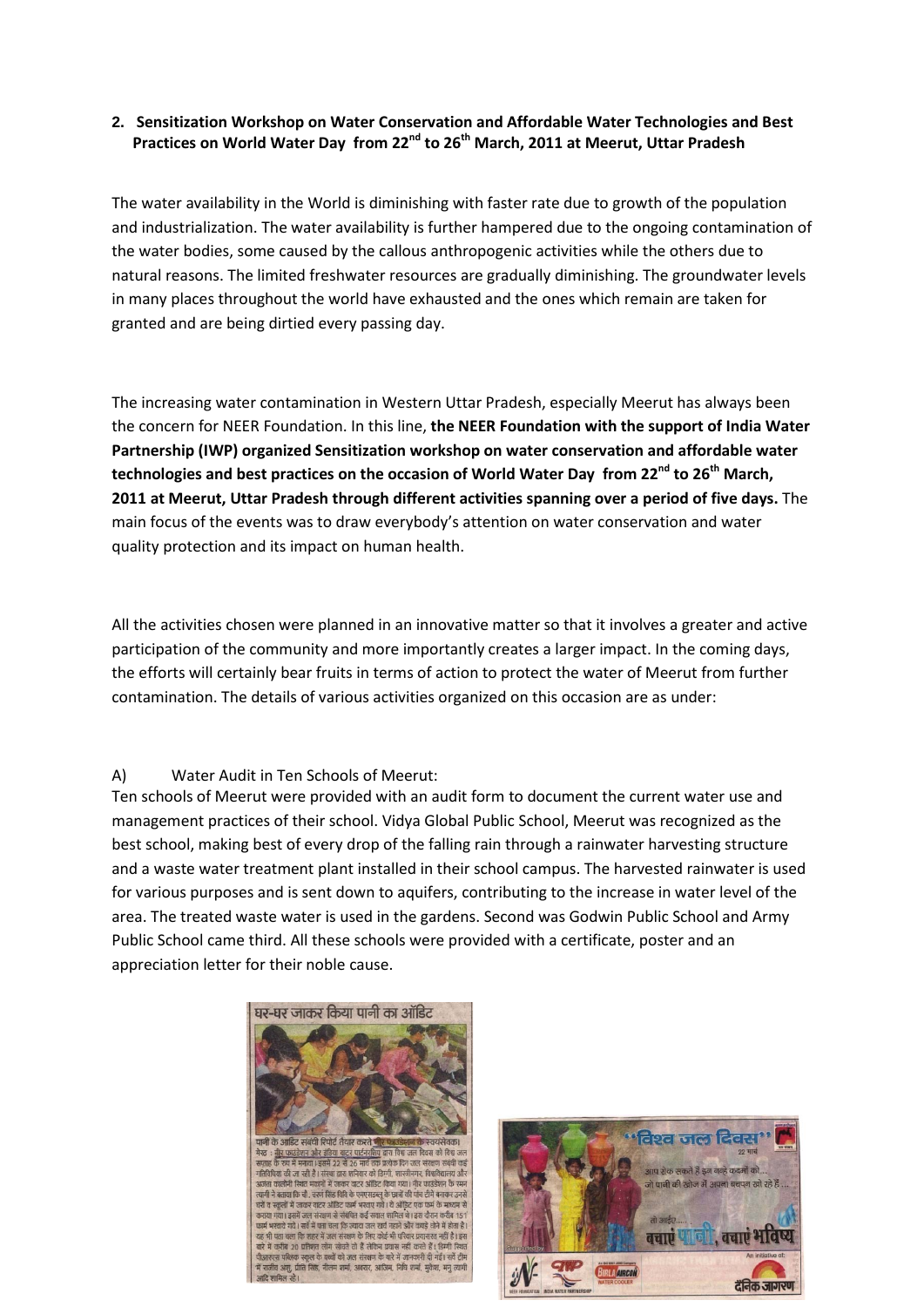B) Awareness Meeting with the Good Morning Club of Meerut:

Good Morning Club of Meerut is a group of around eighteen people who meet every morning to discuss about the nature and environment. A meeting was organized by NEER Foundation with the club members on the issue of 'Water Quality of Meerut and its implications on the residents of Meerut". It is a fact that the water quality of Meerut is decreasing rapidly and that studies conducted by NEER Foundation have confirmed presence of heavy metals and pesticides in the drinking water sources. These findings were discussed in the meeting and strategy was planned to discuss the increasing water contamination in Meerut, with the district administration.

C) Drawing Competition and Sensitization of Students at BDS Institute: A drawing competition was organised at BDS Institute, Jagriti Vihar, Meerut where about 50 schools of Meerut participated. The topic for the competition was 'Status of Water Quality of Meerut in your eyes'. Students came up with impressive drawings and showed realistic pictures of Meerut's water quality in their illustrations.

The best drawings were awarded with a certificate and appreciation letter. Best 20 drawings will be compiled in the form of a report entitled 'Water Quality Status of Meerut through Children's Eyes' which will be disseminated to all IWP partners. The drawing competition was followed by a presentation and documentary screening to educate and sensitize 200 students of the institute on 'Clean Water for a Healthy World'.

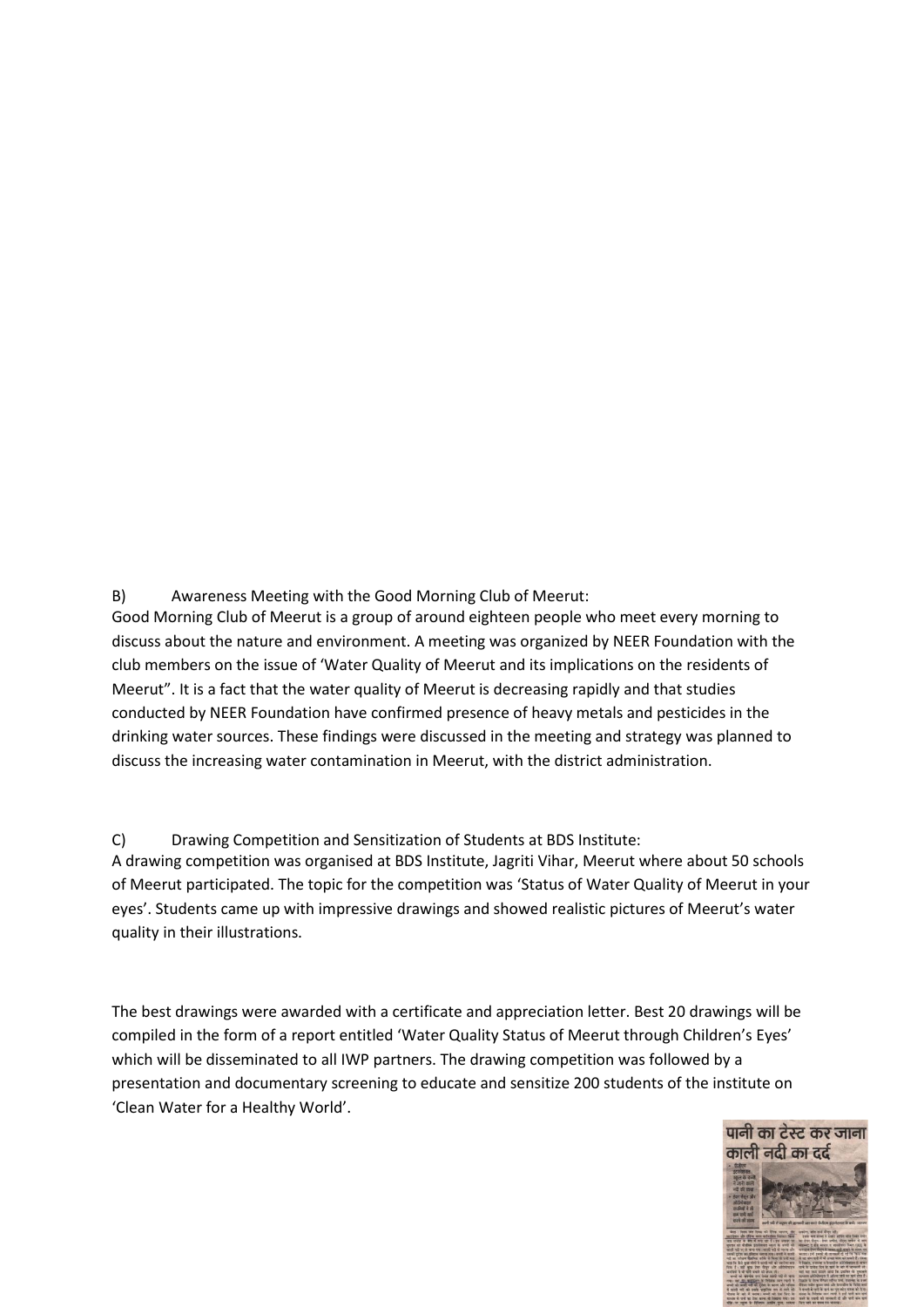D) PGMT International School Students to Decide if Kali is a River Once Worshipped or Just a Drain:

Students of the school were taken to the Kali River in a group accompanied by their teachers. They were educated on the historical importance, present pollution existing in the river, reasons behind the pollution and NEER Foundation's future strategy to revive this dead river through community participation. 'Seeing is more than believing', such is the saying. So, the students were also made to test water through water testing kits provided by the organisation. They tested a few parameters and found the harmful levels of the pollution.

E) Who's Better at the Cost of Water?! Awareness Generation through Hair Saloons and the Vehicle Service Centres:

Three prominent hair saloons namely Hair Apeel at Samrat Shopping Mall, Meerut; The Head Master and Sunrise Hair Saloon at Shastri Nagar, Meerut were visited and educated on water education. The organisation then discussed their water usage in their daily activities. It was shocking to learn that these saloons waste a large quantity of water. They were motivated to change their habits to use water and become 'water savers'. The details are as follows;

| <b>Hair Apeel Saloon</b>                                   | <b>The Head Master</b>                                    | <b>Sunrise Hair Saloon</b>    |
|------------------------------------------------------------|-----------------------------------------------------------|-------------------------------|
|                                                            |                                                           |                               |
| <b>Present Water Usage</b>                                 |                                                           |                               |
|                                                            |                                                           |                               |
| On Per Shampoo - 4 to 5 litres                             | On Per Shampoo - 4 to 5 litres                            | Hair Cutting $-7$ to 8 litres |
| 8-10 shampoos done everyday.                               | 25 to 30 shampoos done                                    |                               |
| On Shampoo per day - 40 to 50                              | everyday.                                                 |                               |
| litres                                                     | On Shampoo per day - 125 litres                           |                               |
| On hair cutting and shaving $-9$<br>to 10 litres everyday. | On hair cutting and shaving $-5$<br>to 7 litres everyday. |                               |

On the other hand, an ordinary barber shop was visited and discussed about their water usage in daily activities. Similar exercise was done with three prominent vehicle service centres namely Vikrant Service Centre, Rajsneh Automobile Service Centre and Fairdeal Service Centre located at Meerut. During discussion, it was learn that the water usage per day of Vikrant is about 605 litres of water per day and that of Rajsneh and Fairdeal is about 1130 litres.

The heads of these centres and the workers were educated about the depleting water levels and the need to conserve fresh water as and where possible. They were urged to